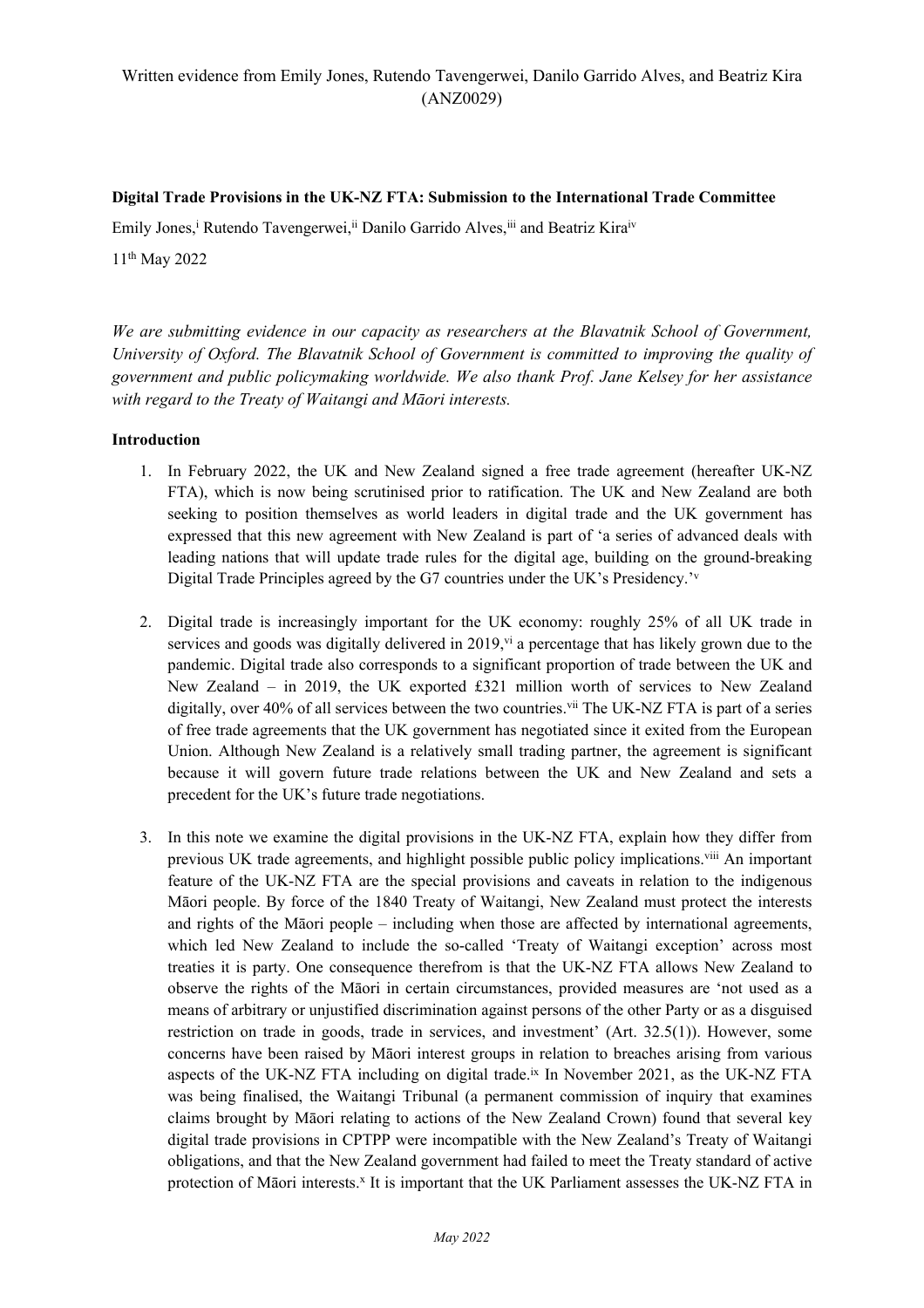this context. Although the Waitangi Tribunal only has recommendatory powers and thus cannot render provisions of the UK-NZ FTA void, if the Tribunal were to similarly find aspects of the UK-NZ FTA in breach of the Treaty of Waitangi, this would have adverse reputational implications for the UK, particularly in the context of the UK's historical colonial relationship with New Zealand and the Māori.

Our headline findings are that:

- a. The **provisions on digital trade in the UK-NZ FTA are extensive**, going beyond the CPTPP and the UK-Japan Free Trade Agreement (2020) and are similar to – albeit not as extensive as – those found in the recent Australia-UK Free Trade Agreement (2021) and the UK-Singapore Digital Economy Agreement (2022) (see Table 1).
- b. While the UK-NZ FTA omits a provision on source code which the Waitangi Tribunal found to be in breach of the Treaty of Waitangi in the CPTPP, it retains provisions on cross-border data flows, an aspect of the CPTPP which the Waitangi Tribunal also found to be in breach. **This opens up the risk that the UK-NZ FTA will be found to breach the Treaty of Waitangi.** (This is also a factor the UK should consider in its bid to accede to the CPTPP where the provision on source code would apply between the UK and New Zealand, unless the countries sign a side agreement to the contrary).
- c. The UK-NZ FTA **missed the opportunity to strengthen consumer protection (including online harms), competition, and labour rights.** In those three areas, it features provisions that are less ambitious than previous UK-signed agreements, especially the recent UK-Singapore DEA. The FTA is entirely silent on labour issues in the digital economy, which is striking given the number of UK citizens who rely on it for their livelihoods and the direct impact this FTA could have on them.
- d. The **absence of an effective mechanism for stakeholder dialogue** from the FTA is also striking, especially in light of Māori concerns about a number of provisions. The text provides for a specific review of the 'operation and implementation' of the digital trade provisions after two years, and expressly mentions that New Zealand 'affirms its intention to engage Māori to ensure the review … takes account of the continued need for New Zealand to support Māori to exercise their rights and interests, and meet its responsibilities under Te Tiriti o Waitangi/the Treaty of Waitangi and its principles' (Art 15.22.2(b)). However, it is unclear what steps would be taken if the FTA is found to adversely affect Māori interests or breach the Treaty of Waitangi, and the FTA stops short of creating a more structured mechanism for stakeholder dialogue such as the 'Digital Economy Dialogue' (UK-Singapore DEA).
- e. In general, the digital trade commitments aim at 'binding' existing practices and increasing cooperation rather than requiring changes to current regulations or policies. **In the area of data regulation, questions remain as to the compatibility of the UK's commitments with its existing regime for personal data protection.** Given that the UK's data protection regime is based on the EU's GDPR, it is striking that it has not followed the EU's path in negotiating more robust protections for its personal data regime. However, despite the UK approach to data flows and personal data protection in trade agreements continuing to be problematic, it is **unlikely that it will result in legal challenge in the context of this FTA**, as New Zealand has high data protection standards and an adequacy agreement with the EU.
- f. Careful analysis and evaluation of the provisions is important for ensuring consistency between the text of the treaty and areas of existing or proposed domestic policy, to ensure that commitments in the FTA strike an appropriate balance between different policy objectives (such as the promotion of data flows and personal data protection), and do not unduly restrict the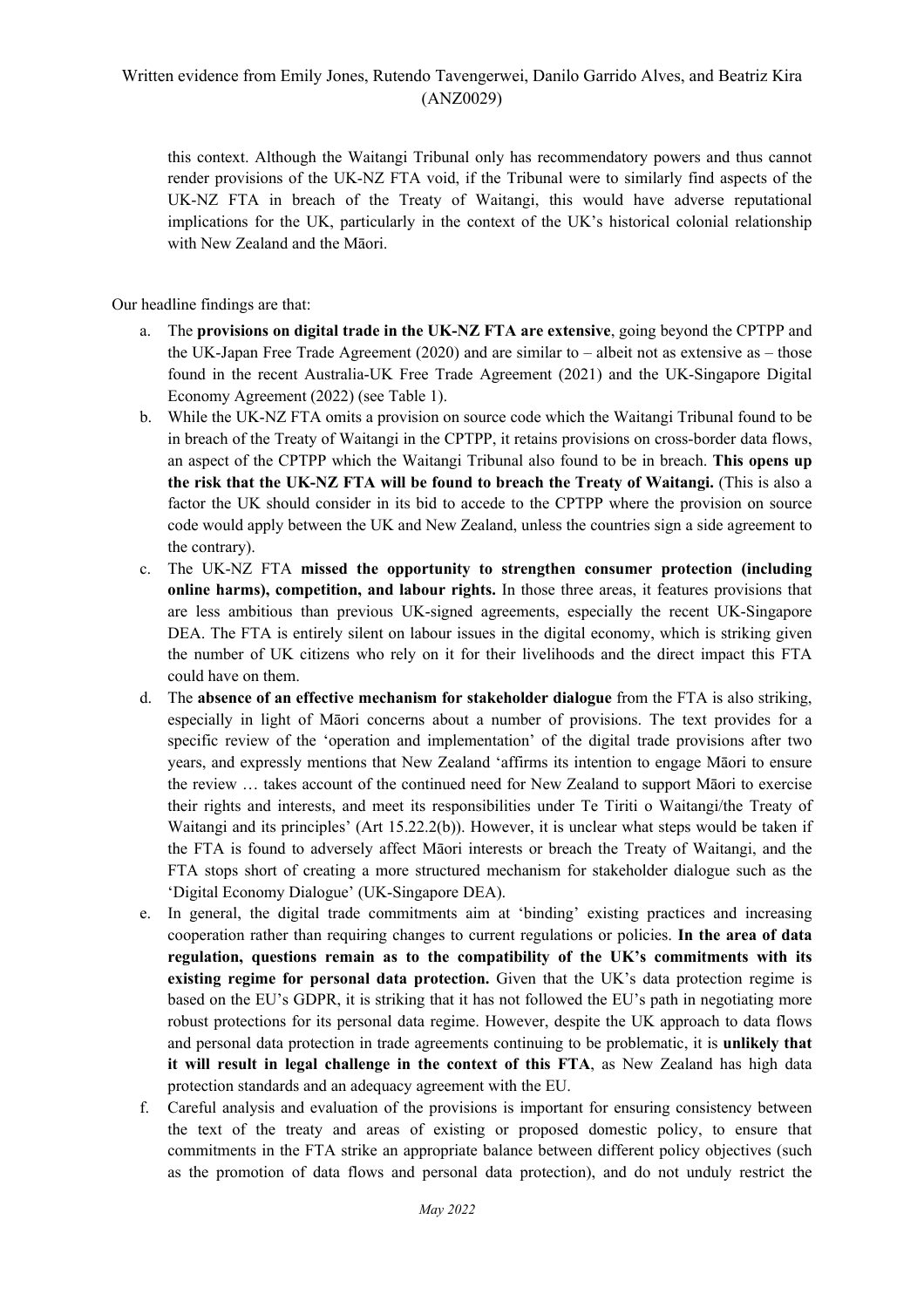government's future ability to regulate fast-moving technologies. The UK has created a Digital Regulation Cooperation Forum (DRCF) to improve coordination across government which brings together the Competition and Markets Authority (CMA), Information Commissioner's Office (ICO), the Office of Communications (Ofcom), and the Financial Conduct Authority (FCA). It is unclear from public documents the extent to which DRCF has advised on the details of digital trade provisions in the UK-NZ FTA.

g. Comparing the final text with the policy positions of key interest groups suggests that the provisions on digital trade generally align with requests articulated by major UK business groups. In some areas the agreement makes modest steps forward in promoting consumer interests, labour protections and digital rights, but does not go as far as consumer, labour and digital rights groups would like. Although the government has a specific mechanism for consulting with UK businesses on digital trade - the Trade Advisory Group on telecoms and technology – there is no analogous mechanism for consumer groups, digital rights groups, or labour organisations.

## **Issue 1: Trade facilitation (customs duties, e-signatures, e-contracts, e-authentication, e-payments, paperless trading)**

4. A series of provisions in the UK-NZ agreement aim to make it easier for all types of businesses to leverage digitalisation to facilitate their cross-border transactions. Parties commit not to impose **customs duties on electronic transmissions** (Art 15.4); to try and implement '**paperless trade**' whereby all customs and other trade compliance paperwork can be completed digitally (Art 15.10); to ensure that **contracts made by electronic means** have equivalent effect to their paper counterparts (Art 15.5); to facilitate the use of **digital transferable records** (Art 15.6); to facilitate the use of **e-authentication and electronic trust services** (Art 15.7) by ensuring that electronic forms of signature have equivalent legal effect to their paper counterparts, ensuring parties to a transaction are free to decide the form of authentication (subject to a limited exception), and promoting interoperability of e-authentication methods; to promote compatibility between their regulatory regimes for **digital identities** (Art 15.8); and to promote interoperability between their respective **e-invoicing systems**, including internationally (Art 15.9). Some provisions found in other UK-signed FTAs were not included in the UK-NZ agreement, namely on e-payments and on logistics (see Table 1).

| <b>Provision</b>                           | UK-NZ<br>(2022) | UK-SG<br>(2022) | UK-AUS<br>(2021) | UK-JPN<br>(2020) | <b>AUS-SG CPTPP</b><br>(2020) | (2018)         |  |  |  |  |
|--------------------------------------------|-----------------|-----------------|------------------|------------------|-------------------------------|----------------|--|--|--|--|
| <b>Issue 1: Trade Facilitation</b>         |                 |                 |                  |                  |                               |                |  |  |  |  |
| <b>Customs duties (e-transmissions)</b>    |                 | $\checkmark$    | $\checkmark$     | $\checkmark$     | ✓                             |                |  |  |  |  |
| <b>Paperless trade</b>                     | $\checkmark$    | $\checkmark$    | $\checkmark$     |                  | $\checkmark$                  | $(\checkmark)$ |  |  |  |  |
| <b>Electronic contracts</b>                | ✓               | $\checkmark$    | $\checkmark$     | $\checkmark$     |                               |                |  |  |  |  |
| Electronic transferable records            | $\checkmark$    | $\checkmark$    | $\checkmark$     |                  |                               |                |  |  |  |  |
| <b>E-authentication and trust services</b> |                 | $\checkmark$    | $\checkmark$     | $\checkmark$     | ✓                             |                |  |  |  |  |
| <b>Digital identities</b>                  | $\checkmark$    | $\checkmark$    | $\checkmark$     |                  |                               |                |  |  |  |  |
| <b>E-invoicing systems</b>                 |                 | ✓               | $\checkmark$     |                  |                               |                |  |  |  |  |

## 5. **Table 1: Comparison of UK-NZ FTA provisions on digital trade with other recent agreements**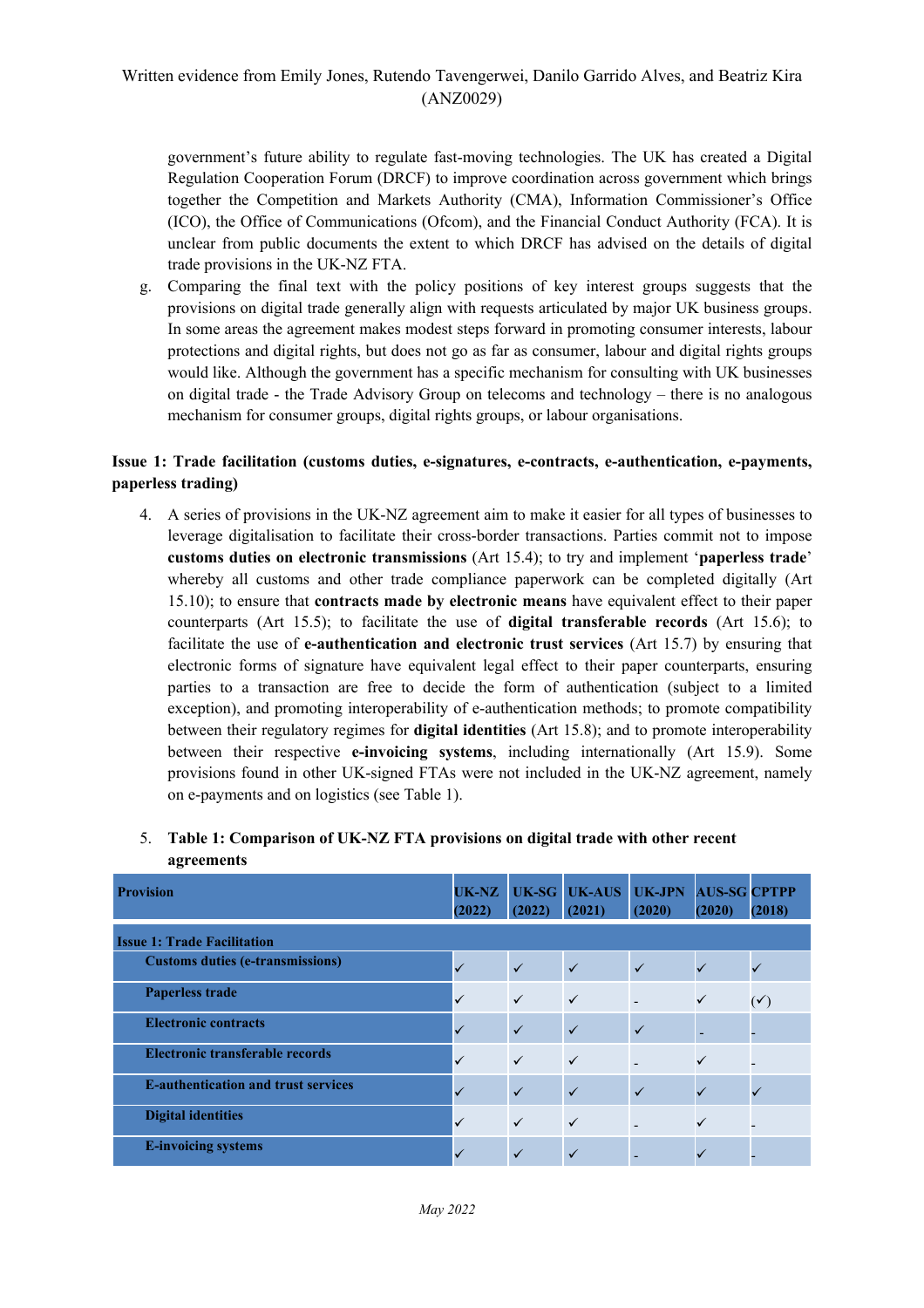| <b>E-payments</b>                                           |                | $\checkmark$   | $\checkmark$   |                          | $\checkmark$   | $(\checkmark)$ |  |  |  |  |
|-------------------------------------------------------------|----------------|----------------|----------------|--------------------------|----------------|----------------|--|--|--|--|
| <b>Logistics</b>                                            |                | $\checkmark$   | ÷              | $\overline{\phantom{a}}$ |                |                |  |  |  |  |
| <b>Issue 2: Cross-border data flows</b>                     |                |                |                |                          |                |                |  |  |  |  |
| Free flow of data & data localisation                       | $\checkmark$   | $\checkmark$   | $\checkmark$   | $\checkmark$             | $\checkmark$   | $\checkmark$   |  |  |  |  |
| <b>Personal information protection</b>                      | ✓              | ✓              | $\checkmark$   | ✓                        | $\checkmark$   | ✓              |  |  |  |  |
| Financial data (free flow & localisation)                   | $\checkmark$   | $\checkmark$   | $\checkmark$   | $\checkmark$             | $(\checkmark)$ |                |  |  |  |  |
| Open government data                                        | $\checkmark$   | $\checkmark$   | $\checkmark$   | $(\checkmark)$           |                | $\checkmark$   |  |  |  |  |
| <b>Data</b> innovation                                      |                | ✓              | $\checkmark$   |                          | $\checkmark$   |                |  |  |  |  |
| Issue 3: Innovation and regulation of new technologies      |                |                |                |                          |                |                |  |  |  |  |
| Source code disclosure                                      |                | $\checkmark$   | $\checkmark$   | $\checkmark$             | $\checkmark$   | $\checkmark$   |  |  |  |  |
| <b>Standards &amp; conformity assessment</b>                |                | ✓              |                |                          | $(\checkmark)$ |                |  |  |  |  |
| Cryptography                                                | ✓              | ✓              | $\checkmark$   | ✓                        | ✓              |                |  |  |  |  |
| AI and emerging technologies                                | ✓              | $\checkmark$   | $\checkmark$   | $(\checkmark)$           | $\checkmark$   |                |  |  |  |  |
| <b>Strategic Innovation Dialogue</b>                        |                |                | $\checkmark$   |                          |                |                |  |  |  |  |
| <b>Fintech and Regtech</b>                                  |                | $(\checkmark)$ | $(\checkmark)$ | $\overline{a}$           | ✓              |                |  |  |  |  |
| Lawtech                                                     |                | $\checkmark$   |                | $\overline{\phantom{a}}$ |                |                |  |  |  |  |
| <b>Issue 4: Regulation of digital platforms</b>             |                |                |                |                          |                |                |  |  |  |  |
| <b>ISP liability (copyright)</b>                            | $\checkmark$   | $\checkmark$   | $\checkmark$   | ✓                        | $\checkmark$   | $\checkmark$   |  |  |  |  |
| <b>Open internet access</b>                                 | ✓              | $(\checkmark)$ | $(\checkmark)$ | $\checkmark$             | $\checkmark$   | $(\checkmark)$ |  |  |  |  |
| <b>Competition in digital markets</b>                       | $(\checkmark)$ | $(\checkmark)$ |                |                          | $(\checkmark)$ |                |  |  |  |  |
| <b>Issue 5: Online consumer protection</b>                  |                |                |                |                          |                |                |  |  |  |  |
| <b>Online consumer protection</b>                           | $(\checkmark)$ | $\checkmark$   | $\checkmark$   | $\checkmark$             | $\checkmark$   | ✓              |  |  |  |  |
| <b>Spam</b>                                                 | $\checkmark$   | $\checkmark$   | $\checkmark$   | $\checkmark$             | $\checkmark$   | ✓              |  |  |  |  |
| <b>Online harms</b>                                         |                | $(\checkmark)$ | ÷              | ٠                        | $\checkmark$   |                |  |  |  |  |
| <b>Issue 6: Cybersecurity</b>                               |                |                |                |                          |                |                |  |  |  |  |
| <b>Cybersecurity</b>                                        | $\checkmark$   | $\checkmark$   | $\checkmark$   | $\overline{\phantom{a}}$ | $\checkmark$   | $(\checkmark)$ |  |  |  |  |
| <b>Issue 7: Labour</b>                                      |                |                |                |                          |                |                |  |  |  |  |
| <b>Labour protections</b>                                   |                | $(\checkmark)$ |                | $\overline{\phantom{a}}$ |                |                |  |  |  |  |
| Issue 8: Stakeholder engagement, SMEs and Digital Inclusion |                |                |                |                          |                |                |  |  |  |  |
| Stakeholder engagement                                      |                | $(\checkmark)$ | $(\checkmark)$ |                          | $(\checkmark)$ |                |  |  |  |  |
| <b>SMEs</b>                                                 | $(\checkmark)$ | $\checkmark$   | $(\checkmark)$ |                          |                |                |  |  |  |  |
| <b>Digital inclusion</b>                                    | $(\checkmark)$ | $\checkmark$   |                |                          |                |                |  |  |  |  |

Notes:  $\checkmark$  = provision is present; ( $\checkmark$ ) provision is present but less specific; - = no provision.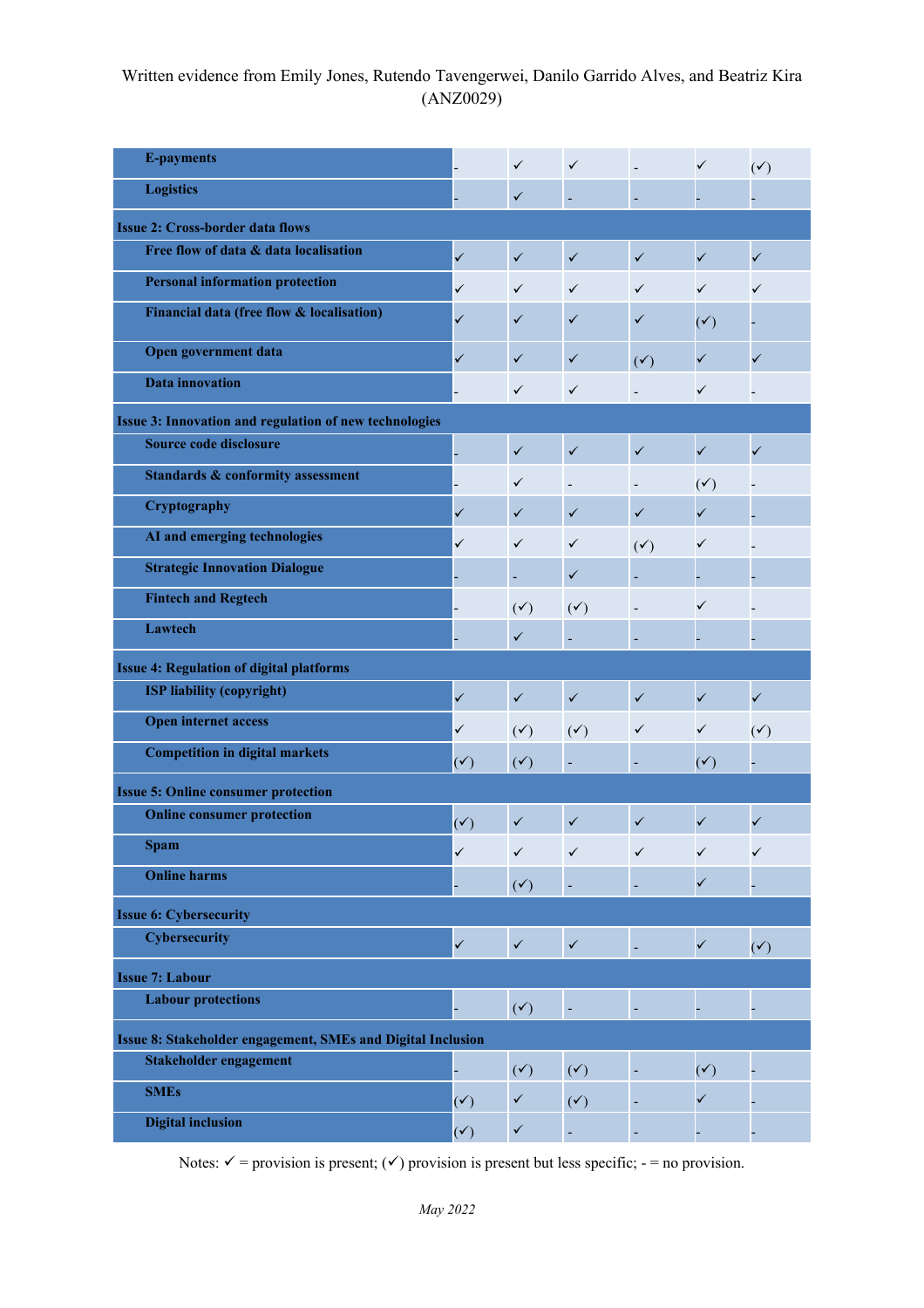- 6. In general, the commitments 'bind' existing practice (e.g. in the area of customs duties) and promote cooperation rather than oblige either Party to make significant changes. The provisions generally reflect the requests of UK businesses keen to ensure they can conduct cross-border business transactions without needing to use paper documents, and ensure interoperability so that they can use the same forms of electronic processes in different jurisdictions (e.g. e-signatures, digital identities).
- 7. The provisions on digital trade facilitation are more extensive than the CPTPP and UK-Japan FTA, but not as broad as the ones in the UK-Singapore DEA or UK-Australia FTA. Commitments on **digital transferable records** are in line with previous agreements, with parties committing to 'take into account' the UNCITRAL Model Law on Electronic Transferable Records 2017 developing measures relating to electronic transferable records (Art. 15.6). The provision is in line with requests from UK businesses which expect substantial efficiency gains, including for SMEs, and recent draft legislation in the UK.<sup>xi</sup> On **electronic authentication**, the UK-NZ FTA follows the less prescriptive wording of most UK-signed agreements ('recognise the benefits of working towards mutual recognition', Art 15.7), rather than the language found in the UK-Singapore DEA ('shall encourage the use of interoperable electronic authentication and work towards the mutual recognition of electronic authentication and electronic digital signatures').
- 8. Wording is also similar to recent UK FTAs in **digital identities** (Art 15.8) and in **e-invoicing** (Art. 15.9), not going as far as the UK-Singapore DEA - which explicitly mentions Peppol as an example of international frameworks that Parties should take into account when developing measures related to electronic invoicing. Whereas the UK-NZ FTA instructs Parties to 'facilitate initiatives to promote compatibility between their respective digital identity regimes' (Art 15.8), they do not aspire to provide 'comparable protection' under each other's legal frameworks (as in the Australia-Singapore DEA). This seems prudent given that this is the early stage of UK policymaking on digital identities. Consumers and digital rights groups have expressed concerns about the design of digital identities and while New Zealand has an established digital identities regime, the UK is only now trialling one.<sup>xii</sup> In the area of customs duties the text goes slightly further than other recent texts in both committing the Parties not to impose customs duties on electronic transmissions and to "cooperate in relevant international fora to promote the adoption of commitments by non-parties not to impose customs duties on electronic transmissions" (Art. 15.4).

### **Issue 2: Cross-border data flows (including privacy, data localisation, open government data, data innovation, financial data)**

9. Cross-border data flows are vital for integrated supply chains and cross-border provision of digital products and services but there are also concerns that allowing data to flow freely may undermine policy objectives such as personal data protection and financial stability. As in other recent agreements, in the UK-NZ text the Parties make a strongly worded commitment **not to 'prohibit or restrict' cross-border flows, including personal information,** if the activity is for the conduct of the business of a covered person, (Art 15.4) and **not to require the localisation of data** (Art 15.15). Both provisions include an exception under which parties may introduce noncompliant measures, but any such measure has to meet a 4-step test: it must be designed to (i) achieve a 'legitimate public policy objective', (ii) not be applied 'in a manner which would constitute a means of arbitrary or unjustifiable discrimination, (iii) not be applied so as to be 'a disguised restriction on trade', and (iv) not impose restrictions 'greater than are required to achieve the objective'. Several privacy scholars point out that the EU has not made a commitment analogous to Art 15.4 in any of its trade agreements because the EU GDPR may not meet the necessity test found in the WTO's general exceptions or the 4-step tests found in exceptions in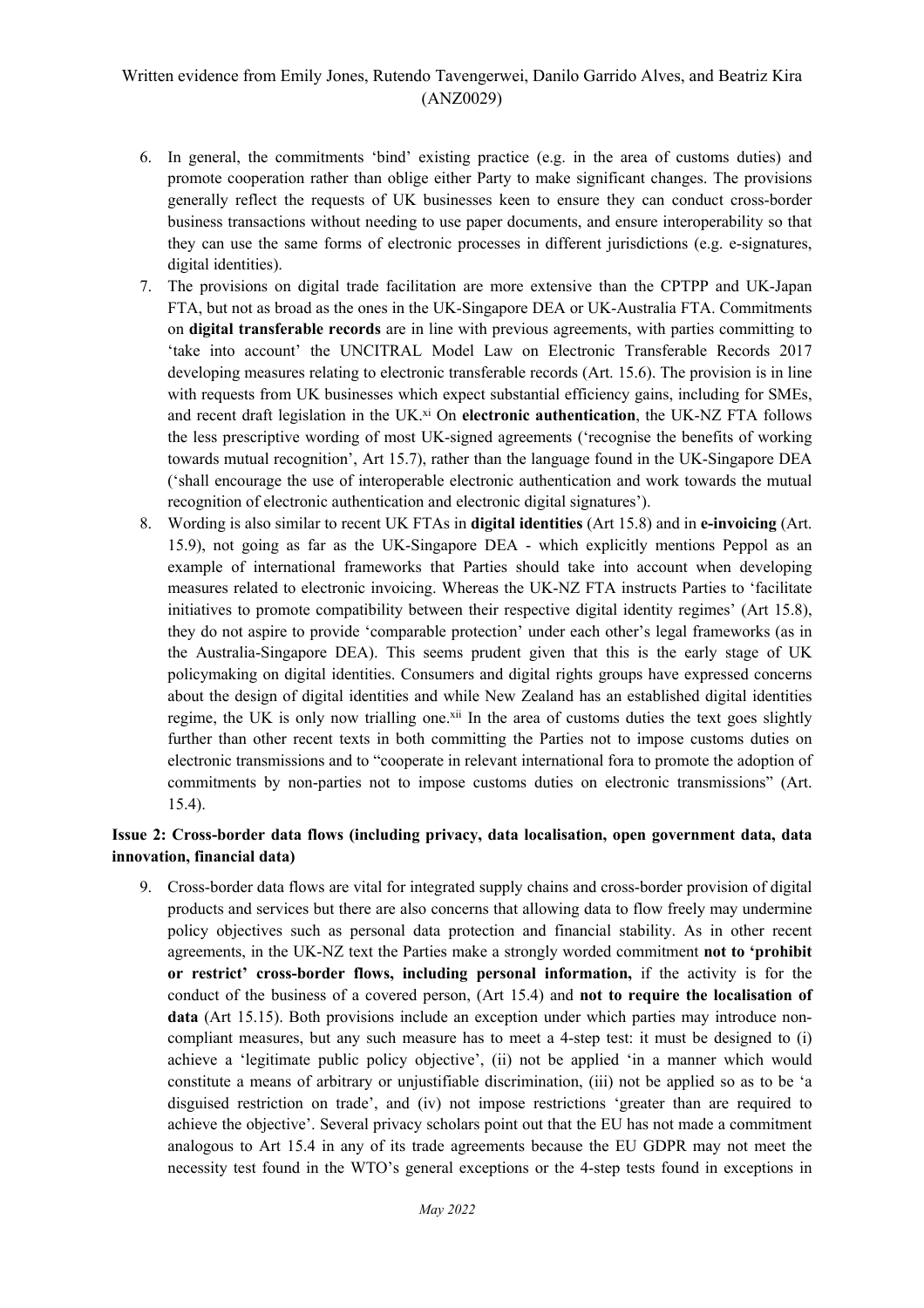agreements like the CPTPP (and UK-NZ FTA).<sup>xiii</sup> Much of the concern arises from the fact that other protection frameworks exist for personal data – such as the 2015 APEC Privacy Framework  $-$  that are arguably less trade-restrictive.<sup>xiv</sup> Given that the UK's Data Protection Act of 2018 is based on the EU's GDPR, it is surprising that the UK is agreeing to the 4-step test in its trade agreements.

- 10. It is important to note that both provisions are similar to the CPTPP (Art.14.8; 14.11 and 14.13) which were **found by the Waitangi Tribunal to be in contravention of the Treaty of Waitangi**. xv According to the Tribunal, Art. 14.8; 14.11 and 14.13 of the CPTPP do not adequately protect the Māori people's rights in relation to data, which the Tribunal deemed fundamental to Māori identity, and by unilaterally engaging in the conclusion of the CPTPP without the participation of the Māori people or their free prior and informed consent, New Zealand undermined the Treaty of Waitangi.<sup>xvi</sup> On the basis of this ruling, and the similarities between the CPTPP (Art.14.8; 14.11) and 14.13) and the UK-NZ FTA (Art 15.4; Art 15.15), groups representing Māori have emphasised that in negotiating the UK-NZ FTA, the government of New Zealand failed to remedy this breach and traded it off against business and exporter interests.xvii There is thus a risk that the UK-NZ FTA will similarly be found to be at odds with the Treaty of Waitangi, with potential adverse reputational implications for the New Zealand and UK governments.
- 11. The UK-NZ FTA also recognises the importance of **personal information protection** (Art 15.13). The Parties make no specific commitments on the nature of personal data protection and simply commit to implement domestic legal frameworks that protect personal data. They make some specific commitments on the nature of domestic legislation, and "recognise that the principles underpinning a robust personal information protection framework include: collection limitation; data quality; purpose specification; use limitation; security safeguards; openness; individual participation; and accountability (Art 15.13(3)). Notably, unlike other recent UK trade agreements, there is *no* footnote stating that the obligation can be met via a variety of approaches including voluntary undertakings by enterprises (an approach that is widely viewed as providing lower levels of protection and being less trade-restrictive than the UK GDPR). This is a welcome development as in previous agreements the UK explicitly recognised voluntary undertakings as sufficient for meeting data protection obligations and agreed to promote compatibility between regimes (see e.g. UK-Aus FTA Art. 14.12). Explicit endorsement of a lower standard of data protection arguably rendered the UK particularly vulnerable to potential challenges by trading partners. While the drafting is problematic, the material risk of a case against the UK data protection regime being brought under the UK-NZ FTA is negligible, as NZ has a robust approach to data protection that is similar to the UK (so robust that it received an adequacy decision from the European Commission).
- 12. In other recent trade agreements (notably UK-Singapore and UK-Australia) where the European Commission had not granted adequacy to the UK's trading partner, there were concerns that committing to free flow of data obligations might lead to inadvertent onward transfers of EU citizens' data, which in turn risked undermining the UK data adequacy arrangements with the EU.xviii As the European Commission has conferred adequacy on New Zealand this risk does not arise.
- 13. Like many trade agreements, the digital trade chapter does not cover financial services suppliers (Art 15.1) and provisions for **cross-border flows of financial data** are found in the financial services chapter. The Parties make a general commitment to allow financial data to flow (Art 11.7.1) and stipulate the conditions under which a Party may require localisation of financial data (Art 11.7.2-4). Striking the balance between enabling financial data to flow freely (a demand from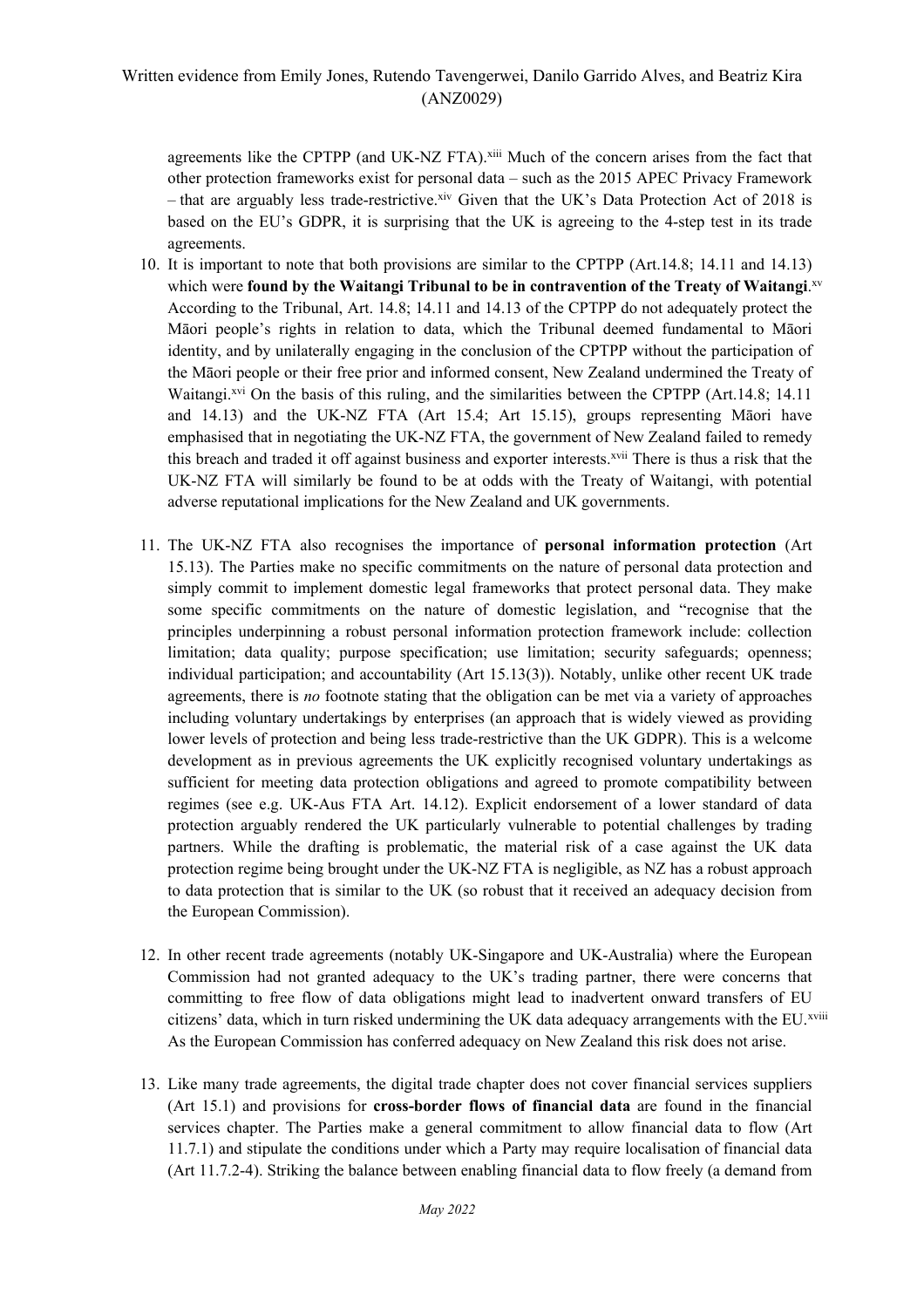businesses, including the UK financial services sector<sup>xix</sup>) and ensuring regulators have sufficient access to data for regulation and supervision has been a controversial issue in trade agreements. Although the commitments are subject to a general exception for prudential regulation (Art 11.4), a specific exception that covers 'public entities in pursuit of monetary policies and related credit policies, or exchange rate policies' (Art 11.3), and are similar to the UK-Australia FTA, UK-Singapore DEA, and UK-Japan FTA, it is notable that the UK-NZ FTA places more conditions on regulators than the CPTPP text (where there is no commitment prohibiting data localisation for financial data) and the USMCA text (where the conditions for requiring localisation of financial data are less exacting, see USMCA 17.18).

14. Although for different reasons, UK technology companies and digital rights groups have been advocating for **open government data.** Technology companies particularly promote the access to large data sets, noting that they are vital to the development of the UK's AI sector. Digital rights groups advocate for commitments by government to make data shareable and re-usable to promote transparency and accountability, and allow citizens an opportunity to engage with their own governance. The UK-NZ agreement contains a provision on open government data (Art 15.17) which is very similar to provisions in other agreements such as UK-Japan, Australia-Singapore DEA, the UK-EU TCA and USMCA. The Parties recognise the importance of open government data and expanding its accessibility, but stop short of making strong commitments, agreeing to strive towards ensuring that whenever government information is made public, it be machinereadable, searchable and able to be 'retrieved, used, reused and redistributed'. Some experts argue that large AI firms with the capacity to collect open data and to correlate it with the 'closed data' they hold benefit disproportionately from such initiatives, and argue that trade agreements should help make privately held data made more accessible to governments, businesses, and citizens. The UK-NZ FTA and other recent agreements are silent on this.xx

#### **Issue 3: Innovation and regulation of new technologies – protection of algorithm and source code, cryptography, AI and emerging technologies**

- 15. For technology firms, the protection of proprietary **algorithms and source code** through intellectual property rights has become vital to maintaining their competitive edge. At the same time, as the use of technologies powered by algorithms, such as artificial intelligence, become more widespread, so have public policy concerns with the risks that could be associated with them, including discrimination and lack of fairness and accountability. Provisions around algorithms have been included in previous UK agreements with relation to access to source code. While technology firms have advocated for provisions in trade agreements that prohibit governments from requiring disclosure of algorithms and source code except under very specific circumstances, consumers and digital rights groups have expressed concerns that this may impede effective regulation. Trade unions have also advocated for more algorithmic and source code transparency in trade agreements, especially in light of the growing use of AI in the hiring, management, and dismissal of workers.<sup>xxi</sup>
- 16. Differently from previously negotiated UK's FTAs (including UK-Japan and UK-AUS), the **UK-NZ text does not include a general provision on access to source code**. This likely reflects the finding of the Waitangi Tribunal which reported in November 2021 and found the source code provision in the CPTPP to be in breach of the Treaty of Waitangi. During the Waitangi Tribunal inquiry on the CPTPP, Māori tech experts highlighted that algorithmic decision-making could be biased against Māori people, due to biased assumptions in algorithmic design and/or biases in training data that would in turn lead to decisions that negatively impact them.xxii Ensuring that relevant stakeholders have access to source code is important for enabling the detection and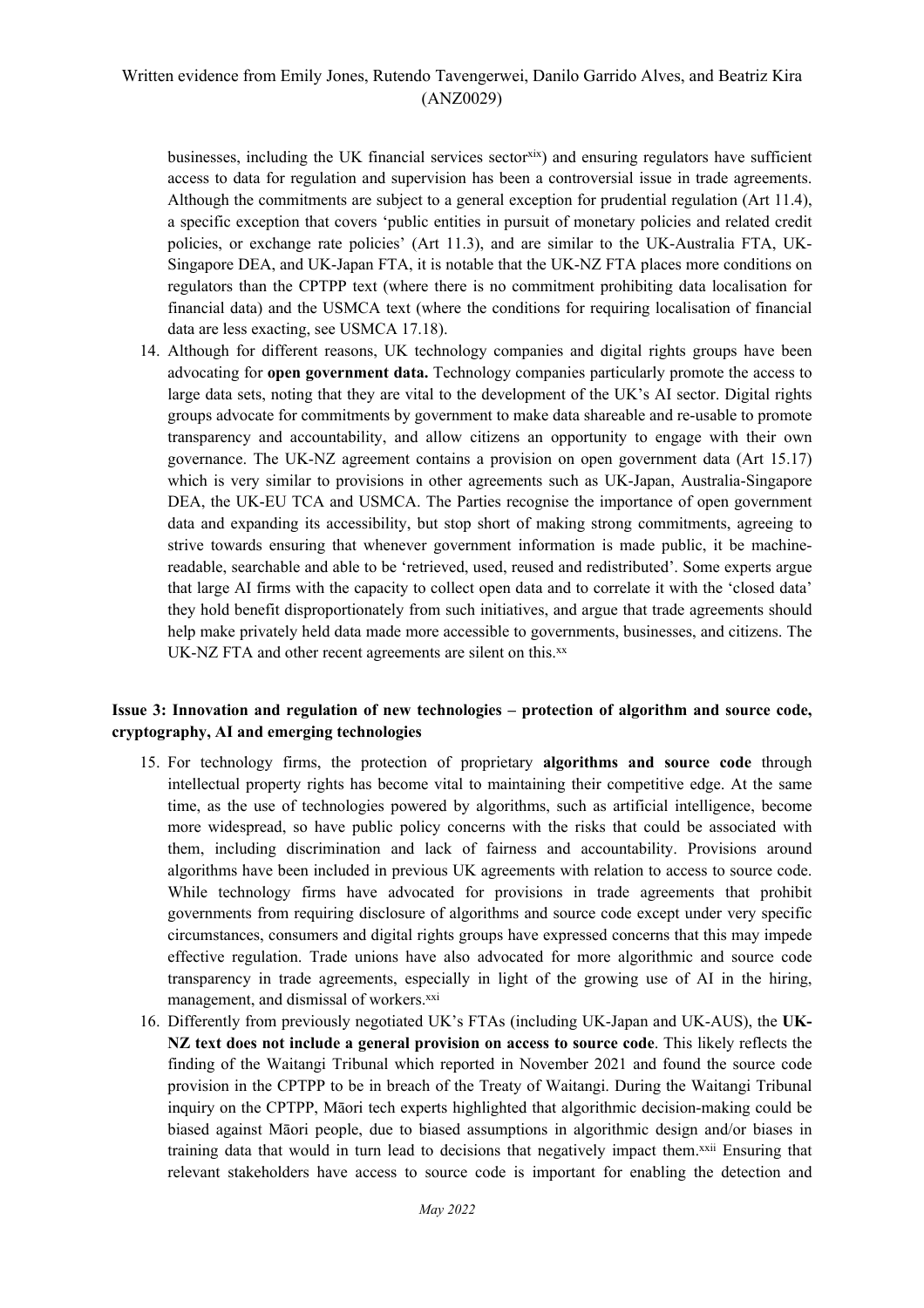correction of potential bias, as well as prevention of abuse of Māori data.xxiii The Tribunal thus found that the source code provision of the CPTPP did not provide the level of active protection of the rights of the Māori required under the Treaty of Waitangi.

- 17. However, the UK-NZ agreement does include some language banning mandatory access to proprietary information, including algorithmic specification, specifically with regards to ICT products that use **cryptography**. The language found in the UK-NZ text (Art. 15.12) on the use of cryptography for information and communication services is similar to the provisions included in other UK agreements. Similar to the AUS-UK FTA, UK-Japan and the DEA, the UK-NZ agreement prohibits parties from adopting regulation that requires access to a particular cryptography technology or access key, with exceptions to networks controlled by the government bodies (including central banks), for the supervision and investigation of financial markets, and for law enforcement purposes. These provisions are important to ensure the integrity and security of encrypted services, and to prevent unlawful interception and electronic surveillance, upholding individuals' right to privacy. There are concerns from the technical community, however, that exceptional access to encrypted communications by law enforcement, such as included in the caveat of the article, might be unfeasible in practice and would create systemic vulnerabilities for users and consumers, for example creating backdoors that could be explored by ill-intentioned agents.xxiv
- 18. The UK-NZ includes non-binding commitments that reflect concerns with existing and potential risks that could emerge from the widespread use of algorithms and other emerging technologies. The UK-NZ FTA includes a commitment to cooperate on **digital innovation and emerging technologies** (Art 15.19), promoting activities that encourage the development and adoption of emerging technologies, and facilitating trade in related products and services. This provision mentions specifically that parties can cooperate on algorithmic transparency "to address issues such as unintended biases and exacerbation of existing divides" (Art. 15.19.4(b)). In developing this cooperation, it will be important to consider whether consumers and citizens will have means to understand how their data is collected and processed by algorithms, and have access to any mechanisms of redress. While non-binding, the inclusion of this language is a welcome development, as most other UK FTAs pay even less attention to the adverse impacts that can arise from new digital technologies.

## **Issue 4: Regulation of platforms (including ISP liability, open internet access, competition in digital markets)**

- 19. Nations around the world have been drafting and adopting rules on **internet liability**, regulating in what circumstances internet companies are legally responsible for harmful or illegal content shared on their platforms, including for breaches of copyright. UK technology companies have been advocating for the adoption of safe harbours and rules that limit or except them from liability for the content they host or transmit, calling on the UK to adopt provisions analogous to those found in the USMCA, where liability provisions are based on the controversial s.230 of the US Communications Decency Act (CDA).<sup>xxv</sup> Meanwhile domestic policymakers in many countries have been discussing new rules requiring companies - often referred to as internet service providers, or online service providers - to take more responsibility for content they host (e.g. the UK Online Safety Bill). In terms of general intermediary liability the UK-NZ adopts a more cautious approach, refraining from including any general liability rules such as the prescriptive and generous safe harbour regime adopted in the USMCA (Art 19.17.2) that was modelled on section 230 of the US CDA.
- 20. In terms of **liability related to intellectual property** rules in the UK-NZ text, the Parties agree to establish and maintain a system to limit the liability and the remedies available against internet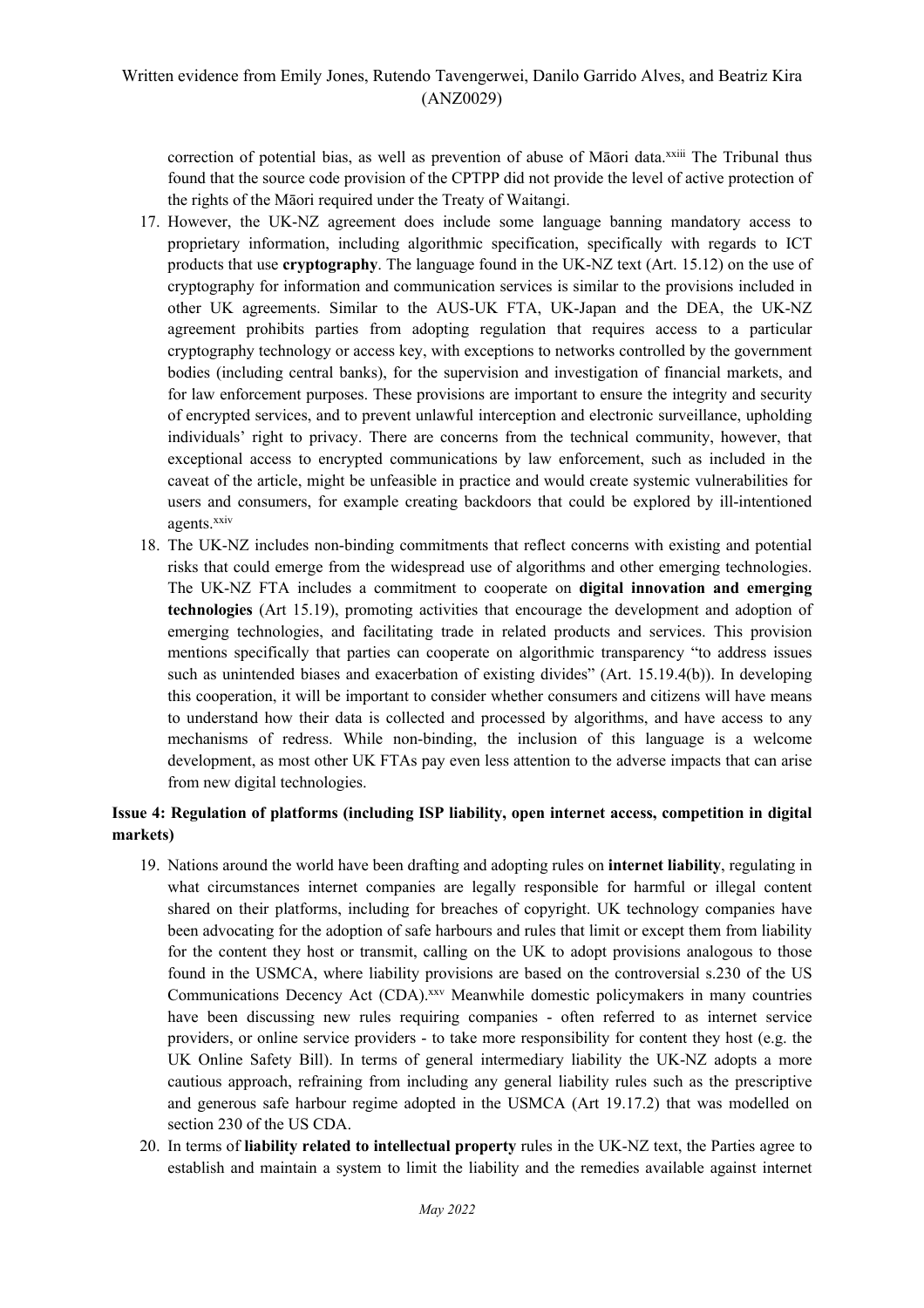companies for copyright and related rights infringement by a user of its services as part of the IP chapter (Art 17.81). Provisions on intermediary liability for copyright infringement in the UK-NZ deal is more detailed and goes slightly beyond the UK-Japan agreement, while being slightly more narrow than the UK-AUS deal. It goes beyond the language in the UK-Japan by committing parties to *the introduction or maintenance of measures* to limit liability rather than a general commitment to take appropriate measures, adopting a wording that is similar to the provision found in the UK-AUS. However, the UK-NZ text is more specific that the UK-AUS. While the UK-AUS mentions provides a window to shield platforms from liability for other types of content, beyond copyright and other intellectual property by including the possibility of extending the liability mechanisms to other types of online service providers, the UK-NZ only allows the expansion of the measures to cover other intellectual property rights. The UK-NZ provision, like the UK-AUS, also provides that Parties need to provide injunctions requiring that online service providers (OSPs) disable access to infringing content ("blocking orders") in case of copyright violation (Art 17.82 UK-NZ. At the same time, the UK-NZ deal is not as prescriptive with regards to the model of intermediary liability for copyright violations such as the CPTPP (Art 18.82) and the USMCA (Art 20.88), deals that mirror US domestic legislation (DCMA s. 512) and require parties to establish safe harbours for internet platforms and to adopt a 'notice and take down' mechanism.

- 21. Consumer organisations in the UK are concerned that proposed legislation to place greater responsibilities on online platforms for the safety and accuracy of their content could be undermined through commitments made in trade negotiations, leading to weaker protection for British consumers.<sup>xxvi</sup> At the same time, there are concerns that legal mechanisms to limit liability might create incentives for companies to remove more content than required and undermine freedom of speech online.xxvii
- 22. The language on the UK-NZ deal regarding **open internet access** (Art 15.16) provides weaker commitments than previous UK treaties, and indeed replicates the timid language of the CPTPP (Art 14.10) and of the UK-AUS (Art 14.15). While in the UK-Japan agreement (Art 8.78) and the TCA (Art 170) the government has committed to ensure non-discriminatory access to the internet, consistent with network neutrality principles, in UK-NZ the relevant provision merely *recognises the benefits* for consumers of having access to internet services and applications in a nondiscriminatory way, incorporating the same watered-down wording that was agreed in the CPTPP. However, the UK-NZ provides a slightly more specific provision regarding the concept of "reasonable network management" than the UK-AUS and CPTPP, by specifying that it should not "block or slow down traffic based on commercial reasons". The weaker commitment to network neutrality goes against calls from UK consumer organisations<sup>xxviii</sup> and means that the UK missed the opportunity to get a stronger commitment from New Zealand on network neutrality, commitments that are central to protect an open and innovative internet, prevent network managers from censoring, filtering or charging more for specific contents.
- 23. Provisions in the UK-NZ regarding competition policy are similar to the UK-Singapore DEA and provide for technical cooperation on **competition policy** including around issues in digital markets **(**Art. 18.5.2). Similarly to the UK-Singapore DEA, the UK-NZ has expressed specific competition concerns related to digital markets, explicitly mentioning that technical cooperation between the parties may include "the exchange of information on the development and implementation of competition policy and law, including in relation to competition issues in digital markets" and "the sharing of competition-related studies, reviews, and research, including in relation to competition issues in digital markets" (Art 18.5.2). The recognition that digital markets create new challenges and concerns, and that competition authorities need to cooperate is positive and reflects wider efforts to update and complement competition law, including by the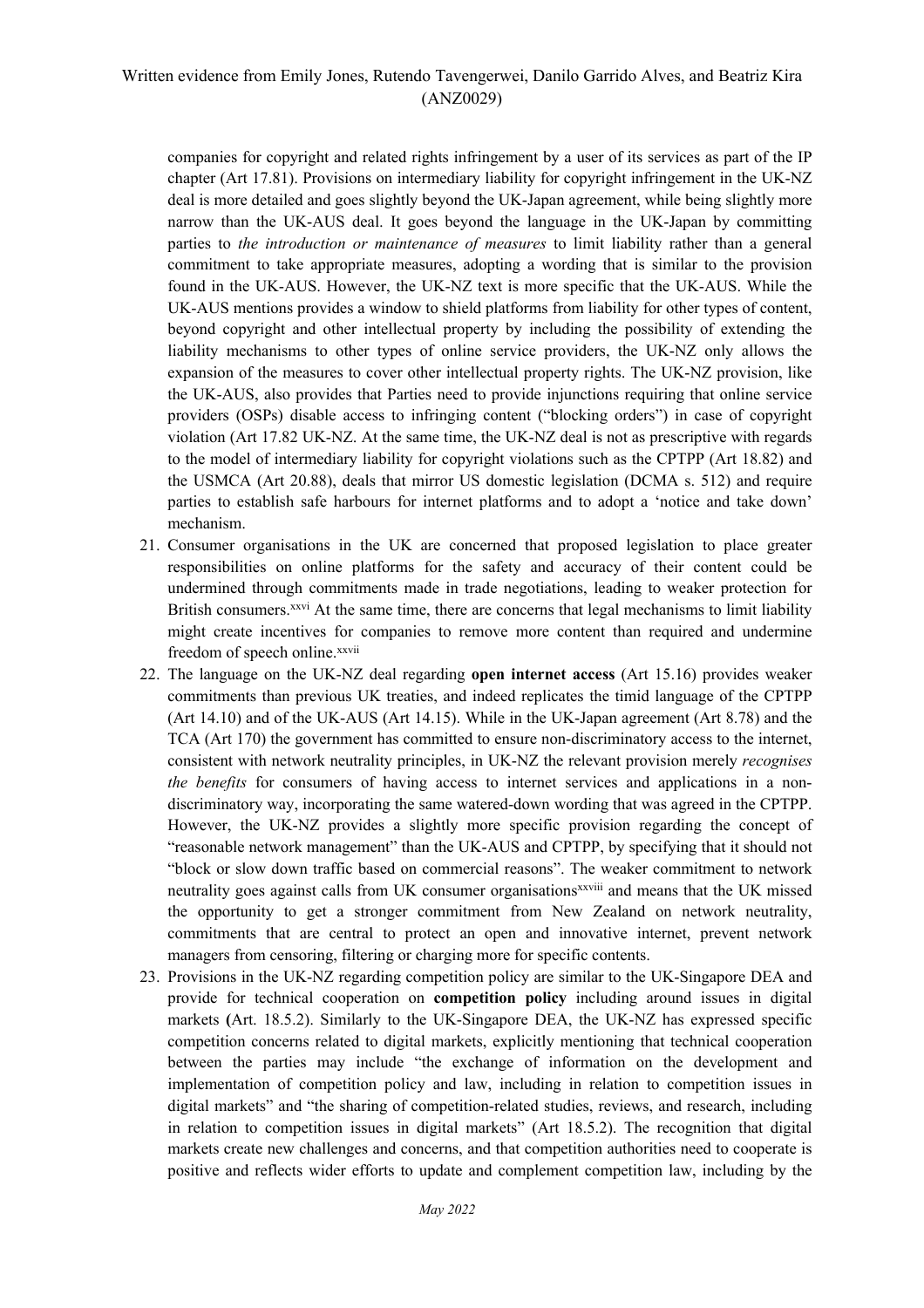UK Competition and Markets Authority (CMA). xxix However, the UK-NZ FTA does not place as much emphasis on the specific challenges that emerge in digital markets as the UK-Singapore DEA. Notably there is no commitment to cooperate in the enforcement of competition in digital markets including on aspects such as notification, consultation and the exchange of information (Art 16.2 UK-Singapore DEA). Given the UK CMA is playing a leading role in global policy decisions on digital markets, this is a missed opportunity to include stronger commitments and strengthen cooperation.

#### **Issue 5: Online consumer protection**

- 24. The rapid shift to business online has made it a necessity for policymakers to ensure that digital marketplaces are safe, and that consumer trust is promoted, particularly when consumers engage in cross-border digital transactions. The UK-NZ FTA provision on **online consumer protection** (Art 20.3) is surprisingly weak, as "Each Party shall provide consumers engaged in online commercial activities with a level of protection not less than that provided under its law to consumers engaged in other forms of commerce". As such, and unlike other recent digital trade agreements, it does not consider specific concerns that arise in digital markets, including the need to facilitate access to redress including for consumers from one Party transacting with suppliers from the other (e.g. Art 8.61-M in UK-Singapore DEA).
- 25. In relation to **spam** (Art 15.11), the Parties follow the same approach as other UK FTAs, CPTPP and Australia-Singapore DEA. This approach is weaker than that followed by the EU as it drops the requirement for prior consent (whereby a consumer must opt-in to receive commercial messages). Parties are however still obligated to adopt laws that enable recipients to opt out of unsolicited messages and it includes the requirement that "Each Party shall ensure that commercial electronic messages are clearly identifiable as such, clearly disclose on whose behalf they are made, and contain the necessary information to enable recipients to request cessation free of charge and at any time" (Art 15.11.2). Unlike the UK-Singapore DEA, no mention is made of the Parties cooperating to address online harms (Art. 8.61-O UK-Singapore DEA), despite calls for this from UK consumer organisations.<sup>xxx</sup>

#### **Issue 6: Cybersecurity**

26. Cyber-attacks are an increasing source of risk in the global economy, are costly for businesses, and undermine trust in the digital economy. The UK-NZ FTA contains an extensive provision on **cybersecurity** (Art 15.18) which is similar to articles in the UK-Australia FTA and UK-Singapore DEA and more substantial than provisions in the CPTPP and Australia-Singapore DEA. In some places the wording is watered down in comparison to the UK-Australia FTA as the Parties merely 'recognise the importance of' (rather than 'shall endeavour to') building national capabilities for cyber security incident response; strengthening collaboration mechanisms to cooperate to anticipate, identify and mitigate malicious intrusions or dissemination of malicious code that affect electronic networks, and use those mechanisms to swiftly address cyber security incidents; maintaining a dialogue on matters related to cyber security. As with the UK-Australia FTA and UK-Singapore DEA, agreements, each Party 'shall encourage' juridical persons within its territory to use risk-based approaches that rely on open and transparent industry standards to 'manage cyber security risks and to detect, respond to, and recover from cyber security events' and 'otherwise improve the cyber security resilience of these juridical persons and their customers' (Art 15.18-3). The contents of this provision, modelled after the USMCA, broadly reflect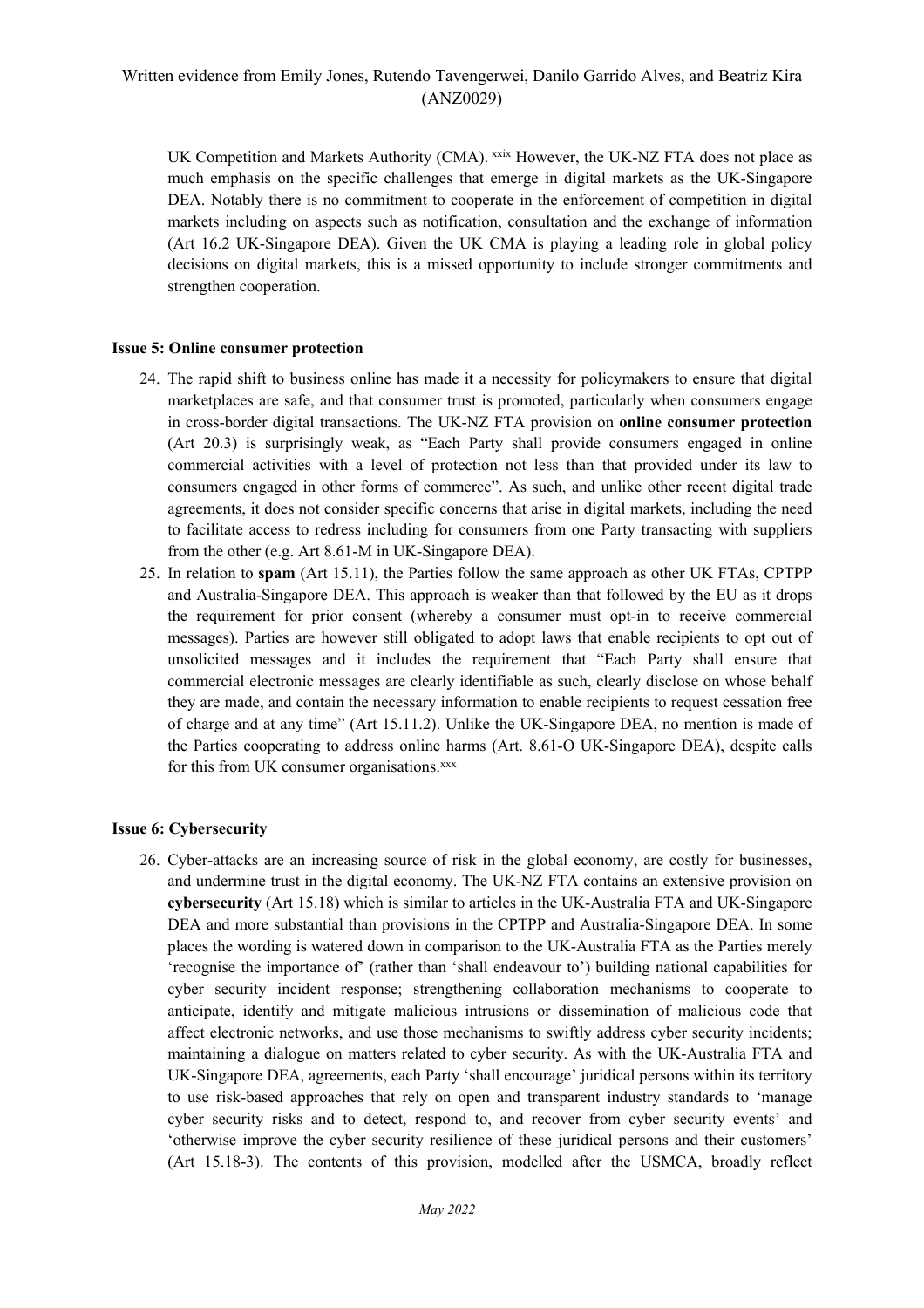consensus in global policy debates around risk-based approaches, and are in line with the commitments made by the UK in other trade agreements.

### **Issue 7: Labour standards**

27. The UK-NZ FTA makes no mention of strengthening gig-economy labour protections. This is striking given the number of people working in the gig economy (more than 4 million people in the UK),<sup>xxxi</sup> widespread concerns about gig economy employment practices, and the recently signed UK-Singapore DEA, which mentions the issue (albeit in soft terms) within the provision on digital inclusion. The analogous provision in the UK-NZ FTA (Art. 15.20) does not mention labour or workers at all. There is plenty of room for innovation and leadership in this field, with provisions that go beyond obligations to cooperate and participate in international fora to promote the digital inclusion of groups and individuals that disproportionately face barriers to digital trade. A commitment to progressively improve labour conditions and references to the international labour standards that should be upheld for gig workers could be introduced in future FTAs. Framing labour solely as a digital inclusion issue moreover fails to take into consideration those workers that are already part of the digital economy and might have been adversely impacted by it – further signalling that even the most innovative approach adopted by the UK to date is still falling short of comprehensively addressing the challenges posed by the digital economy to workers.

#### **Issue 8: SMEs, digital inclusion, and stakeholder engagement**

- 28. Like previous agreements, the UK-NZ FTA has a specific provision on **Small and Medium Enterprises** that aims to reduce barriers to participation in the digital economy, to including Māori-led and women-led enterprises. The Parties shall 'foster close cooperation on digital trade between SMEs', 'encourage their participation in platforms that help link them with international suppliers, buyers, and other potential business partners', and 'share best practices in improving digital skills and leveraging digital tools and technology to improve access to capital and credit, participation in government procurement opportunities, and other areas that could help SMEs adapt to digital trade' (Art 15.20-3). The digital inclusion article contains similar commitments to reduce barriers to participation focusing on developing countries (Art. 15.20-4).
- 29. The UK-NZ FTA creates no mechanisms for specific digital economy cooperation like the 'Digital Economy Dialogue' (UK-Singapore DEA) and 'Strategic Innovation Dialogue' (UK-Australia FTA). Despite criticisms regarding the inner workings of those dialogues in other FTAs, their complete absence from the UK-NZ FTA is surprising and concerning, especially given the importance of creating mechanisms for Māori participation for the success of this trade agreement. That being said, Art 15.22 does establish a specific review of the 'operation and implementation' of the digital trade provisions in the FTA after two years, and expressly mentions that New Zealand 'affirms its intention to engage Māori to ensure the review outlined in paragraph 1 takes account of the continued need for New Zealand to support Māori to exercise their rights and interests, and meet its responsibilities under Te Tiriti o Waitangi/the Treaty of Waitangi and its principles' (Art 15.22.2(b)). While still falling short of an effective stakeholder engagement provision, this article is a positive step towards safeguarding Māori's right to participation in the context of digital trade provisions.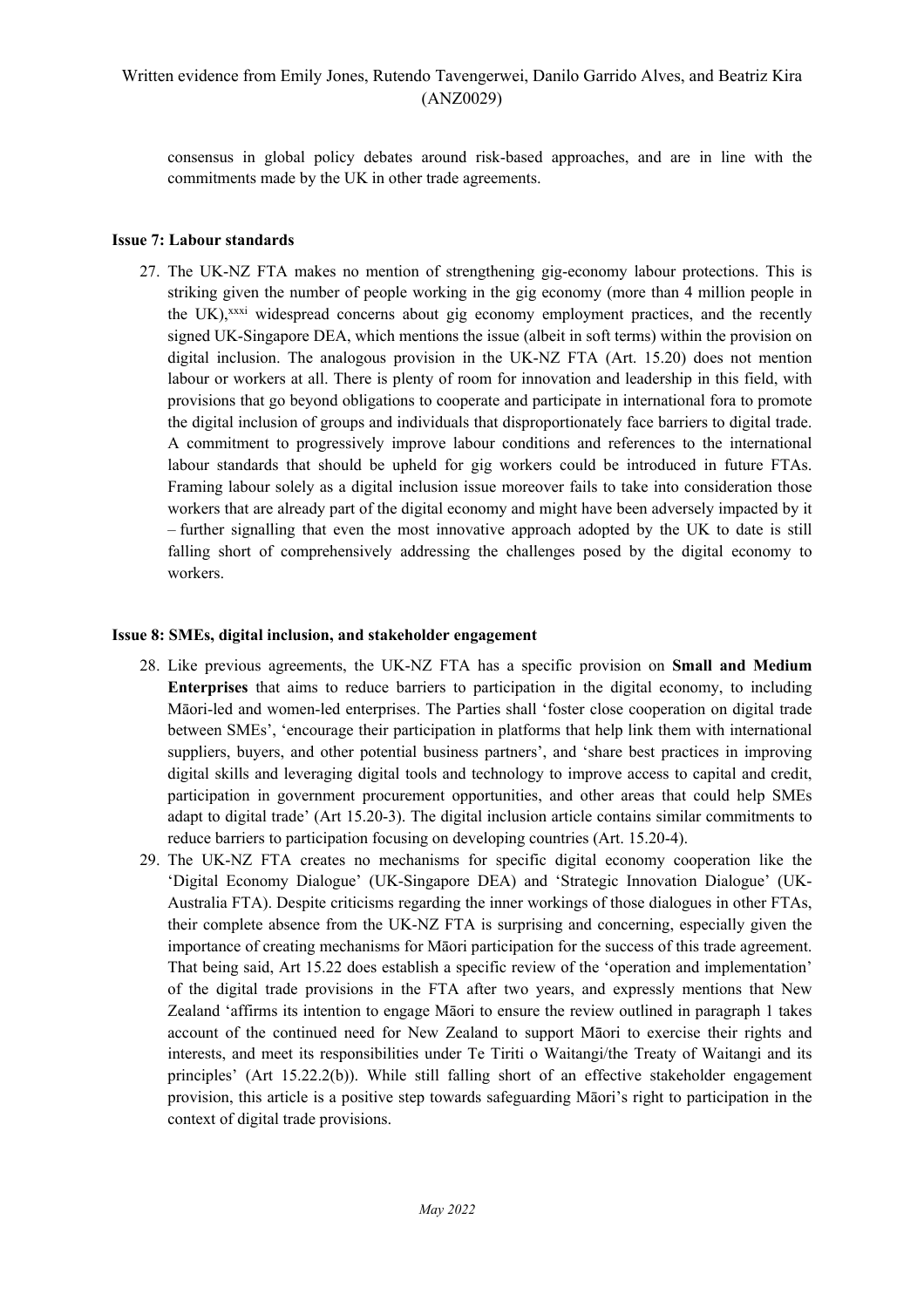iii DPhil Candidate, Faculty of Law, and Research Officer, Blavatnik School of Government, University of Oxford

xv New Zealand Waitangi Tribunal (n 9).

xvii Nga Toki Whakarururanga (n 8).

xix City of London Corporation, 'Memorandum submitted to House of Commons International Trade Committee Inquiry into Digital and Data' (2021) [<https://committees.parliament.uk/writtenevidence/22657/pdf/](https://committees.parliament.uk/writtenevidence/22657/pdf/)> accessed 25 January 2022

xx Thomas Streinz, 'International Economic Law's Regulation of Data as a Resource for the Artificial Intelligence Economy' in Shin-yi Peng, Ching-Fu Lin and Thomas Streinz (eds), *Artificial Intelligence and International Economic Law* (1st edn, Cambridge University Press 2021) <https://www.cambridge.org/core/product/identifier/9781108954006%23CN-bp-9/type/book\_part> accessed 15 February 2022.

xxi Valerio De Stefano, '"Negotiating the Algorithm": Automation, Artificial Intelligence, and Labor Protection Automation, Artificial Intelligence, & Labor Law' (2019) 41 Comparative Labor Law & Policy Journal 15.

xxii In the Matter of the Treaty of Waitangi Act 1975 and the Trans-Pacific Partnership Agreement Inquiry, 2020, affidavit of Elizabeth Jane Kelsey, Professor of Auckland.

xxiii Annette Sykes, 'Closing Submissions,' in the Matter of The Treaty of Waitangi and the Trans-Pacific Partnership Agreement Inquiry (2020).

James Ball, 'Encryption: The Key to Your Privacy' (*Which? News*, 21 October 2020)  $\langle$ https://www.which.co.uk/news/2020/10/encryption-the-key-to-your-privacy/> accessed 25 January 2022; Harold Abelson and others, 'Keys under Doormats: Mandating Insecurity by Requiring Government Access to All Data and Communications' [2015] Journal of Cybersecurity <https://academic.oup.com/cybersecurity/article-Communications' [2015] Journal of Cybersecurity <https://academic.oup.com/cybersecurity/articlelookup/doi/10.1093/cybsec/tyv009> accessed 25 January 2022.

xxv David MacCabe and Anna Swanson, 'U.S. Using Trade Deals to Shield Tech Giants From Foreign Regulators' *The New York Times* (7 October 2019) <https://www.nytimes.com/2019/10/07/business/tech-shield-trade-deals.html> accessed 24 January 2022; techUK, 'A Blueprint for UK Digital Trade' (2021) 55.

xxvi Which?, 'Digital Trade: Opportunities and Risks in Future Trade Deals' (2020) 11.

xxvii EDRi, 'Trade Agreements and Digital Rights' <https://edri.org/files/tradelab\_eu\_trade\_and\_digitalrights.pdf> accessed 24 January 2022.

xxviii Which?, 'Are the UK's Trade Deals Reflecting Consumer Priorities?' (2021) 33.

xxix See CMA, 'A New Pro-Competition Regime for Digital Markets: Advice of the Digital Markets Taskforce' (Competition and Markets Authority 2020)

<sup>i</sup> Associate Professor, Blavatnik School of Government, University of Oxford

ii DPhil Candidate, Faculty of Law, and Research Officer, Blavatnik School of Government, University of Oxford

iv Senior Research Associate, Blavatnik School of Government, University of Oxford

v 'UK and New Zealand Sign Comprehensive Trade Deal' (*GOV.UK*) <https://www.gov.uk/government/news/uk-and-newzealand-sign-comprehensive-trade-deal> accessed 3 May 2022.

vi 'UK-New Zealand FTA: Impact Assessment' (*GOV.UK*) 21 <https://www.gov.uk/government/publications/uk-newzealand-fta-impact-assessment> accessed 22 March 2022.

vii UK Department for International Trade, 'Impact Assessment of the Free Trade Agreement between the United Kingdom of Great Britain and Northern Ireland and Australia' 21.

viii Note that the chapter on digital trade does not apply to audio-visual services, and only partially applies to government procurement and information held by or on behalf of the Parties (Art 15.3).

ix Nga Toki Whakarururanga, 'Te Tiriti O Waitangi Assement of The Free Trade Agreement Between New Zealand and the United Kingdom' (2022).

<sup>x</sup> New Zealand Waitangi Tribunal, *Report on the Trans-Pacific Partnership Agreement.* (2016).

xi ICC UK and Coriolis, 'Creating a Modern Digital Trade Ecosystem: The Economic Case to Reform UK Law and Align to the UNCITRAL Model Law on Electronic Transferrable Records (MLETR)' (2021) <https://cdn.shopify.com/s/files/1/2992/1976/files/ICCUK-Coriolis-MLETR-Alignment-

UK\_Business\_Case.pdf?v=1619683679> accessed 24 March 2022; Law Commission, 'Electronic Trade Documents' (2021) <https://www.lawcom.gov.uk/project/electronic-trade-documents/> accessed 24 March 2022.

xii UK Government, 'UK Digital Identity & Attributes Trust Framework: Updated Version' (*GOV.UK*, 8 September 2021) <https://www.gov.uk/government/publications/uk-digital-identity-attributes-trust-framework-updated-version> accessed 24 January 2022.

xiii Note that the UK-EU TCA contains a commitment not to impose localisation requirements (Article 201) but it includes no general commitment not to prohibit or restrict cross-border flows.

xiv Svetlana Yakovleva and Kristina Irion, 'Pitching Trade against Privacy: Reconciling EU Governance of Personal Data Flows with External Trade' (2020) 10 International Data Privacy Law 201. Graham Greenleaf, 'Will Asia-Pacific Trade Agreements Collide with EU Adequacy and Asian Laws?' [2020] SSRN Electronic Journal <https://www.ssrn.com/abstract=3753215> accessed 11 March 2022.

xvi ibid.

xviii Zach Meyers and Camino Mortera-Martinez, 'The Three Deaths of EU-UK Data Adequacy' (*Centre for European Reform*, 15 November 2021) <https://www.cer.eu/insights/three-deaths-eu-uk-data-adequacy> accessed 25 January 2022. See also Graham Greenleaf, 'Asia-Pacific Free Trade Deals Clash with GDPR and Convention 108' (Social Science Research Network 2018) SSRN Scholarly Paper ID 3352288 <https://papers.ssrn.com/abstract=3352288> accessed 5 February 2021.